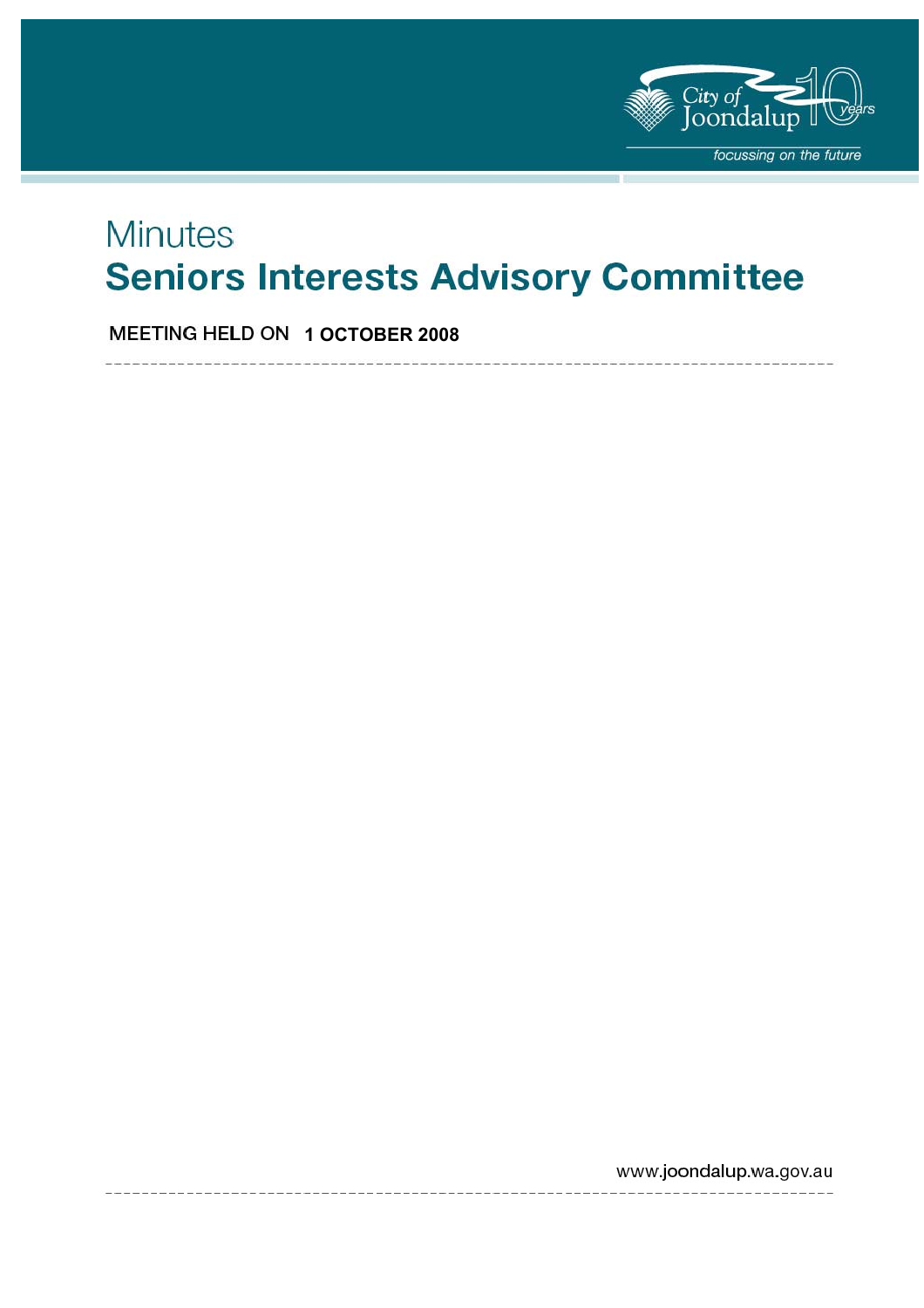# **CITY OF JOONDALUP**

#### **MINUTES OF THE SENIORS INTERESTS ADVISORY COMMITTEE MEETING HELD IN CONFERENCE ROOM 3, JOONDALUP CIVIC CENTRE, BOAS AVENUE, JOONDALUP ON WEDNESDAY, 1 OCTOBER 2008.**

#### **ATTENDANCE**

#### **Committee Members:**

| Cr Brian Corr          | <b>Presiding Person</b> | South-East Ward                            |               |
|------------------------|-------------------------|--------------------------------------------|---------------|
| Ms Joy Coleman         |                         | <b>Community Member</b>                    | from 0935 hrs |
| Ms Valerie Corey       |                         | <b>Community Member</b>                    |               |
| Ms Patricia Geary      |                         | <b>Community Member</b>                    |               |
| Ms Margaret March      |                         | <b>Community Member</b>                    |               |
| Mr Patrick Wyburn      |                         | <b>WA Retirement Complexes Association</b> |               |
| Mr Alex Cilia La Corte |                         | <b>National Seniors</b>                    |               |
|                        |                         |                                            |               |

#### **Officers:**

| Ms Julie Forrester         | <b>Coordinator, Community Services</b> |
|----------------------------|----------------------------------------|
| <b>Ms Pauline Sookloll</b> | <b>Community Development Officer</b>   |
| Mrs Jill Hewison           | <b>Administrative Secretary</b>        |
| Mrs Rose Garlick           | <b>Administrative Secretary</b>        |

#### **In Attendance:**

Mr Peter Flanagan, University of the Third Age Dr Jane Figgis, Director, AAAJ and Re-vision *to 1036 hrs* Ms Jean Garret-Reid, Community Vision *from 0935 hrs from 0935 hrs* 

### **DECLARATION OF OPENING**

The Presiding Person declared the meeting open at 0931 hrs.

#### **APOLOGIES/LEAVE OF ABSENCE**

Cr Fiona Diaz Ms Anne Pike Ms Lynda Waterman Ms Maria Bunn

#### **CONFIRMATION OF MINUTES**

#### MINUTES OF THE SENIORS INTERESTS ADVISORY COMMITTEE MEETING HELD ON 6 AUGUST 2008

**MOVED Ms Margaret March SECONDED Mr Patrick Wyburn that the minutes of the meeting of the Seniors Interests Advisory Committee held on 6 August 2008 be confirmed as a true and correct record.** 

#### **The Motion was Put and CARRIED (6/0) CARRIED (6/0)**

**In favour of the motion:** Cr B Corr, Mr P Wyburn, Mr A Cilia La Corte, Ms V Corey, Ms M March & Ms P Geary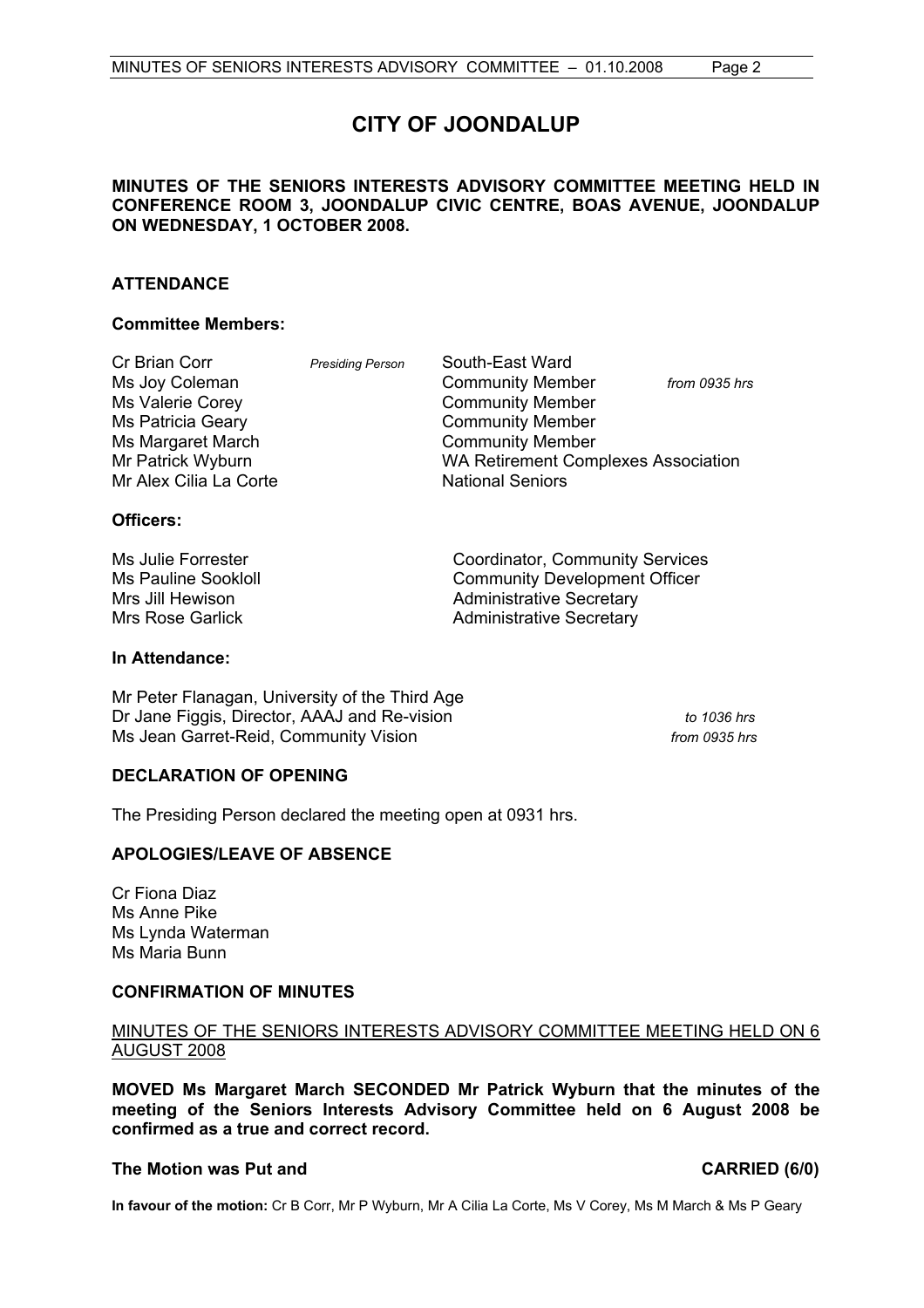#### **ANNOUNCEMENTS BY THE PRESIDING PERSON WITHOUT DISCUSSION**

The Presiding Person provided an update on a resolution which was carried at the Council meeting on 30 September 2008. A resolution was carried which agreed to the preparation of a report listing the number and locations of retirement villages in the City of Joondalup to be available for the December 2008 meeting of the Seniors Interests Advisory Committee.

#### **DECLARATIONS OF INTEREST**

Nil.

### **IDENTIFICATION OF MATTERS FOR WHICH THE MEETING MAY SIT BEHIND CLOSED DOORS**

Nil.

### **PETITIONS AND DEPUTATIONS**

Nil.

### **REPORTS**

# **ITEM 1 PRESENTATION - NEW TRENDS IN SENIORS HOUSING RESEARCH – [55511]**

**WARD:** All

**RESPONSIBLE** Mr Clayton Higham<br>**DIRECTOR:** Planning and Comm **Planning and Community Development** 

Representatives of Re-vision and AAAJ Consulting Group, will attend the meeting to provide Committee members with a broad overview of the issues faced by seniors in relation to housing and Local Government's role in addressing these issues.

Re-vision offers a range of services that aim to promote personal and social solutions to retirement. Re-visions philosophy is that traditional ideas about retirement need readjusting now that so many seniors are healthy and active for decades beyond the traditional retirement age.

Understanding the aspirations and needs of local residents aged 50+ is a central concern of Local Government. The Re-vision team has initiated work with a number of Local Governments to explore the best mechanisms for acquiring such understanding and at the same time building social capital.

As the title of the recent Council on the Ageing (COTA) (WA) Forum on Housing – *Affordable, Accessible, Appropriate Housing for Older Western Australians* – suggests, housing for seniors is a complex and multifaceted issue. Despite the very pressing issues of housing affordability and rental stress some consistent and positive ideas for working through the complexity emerged. They include: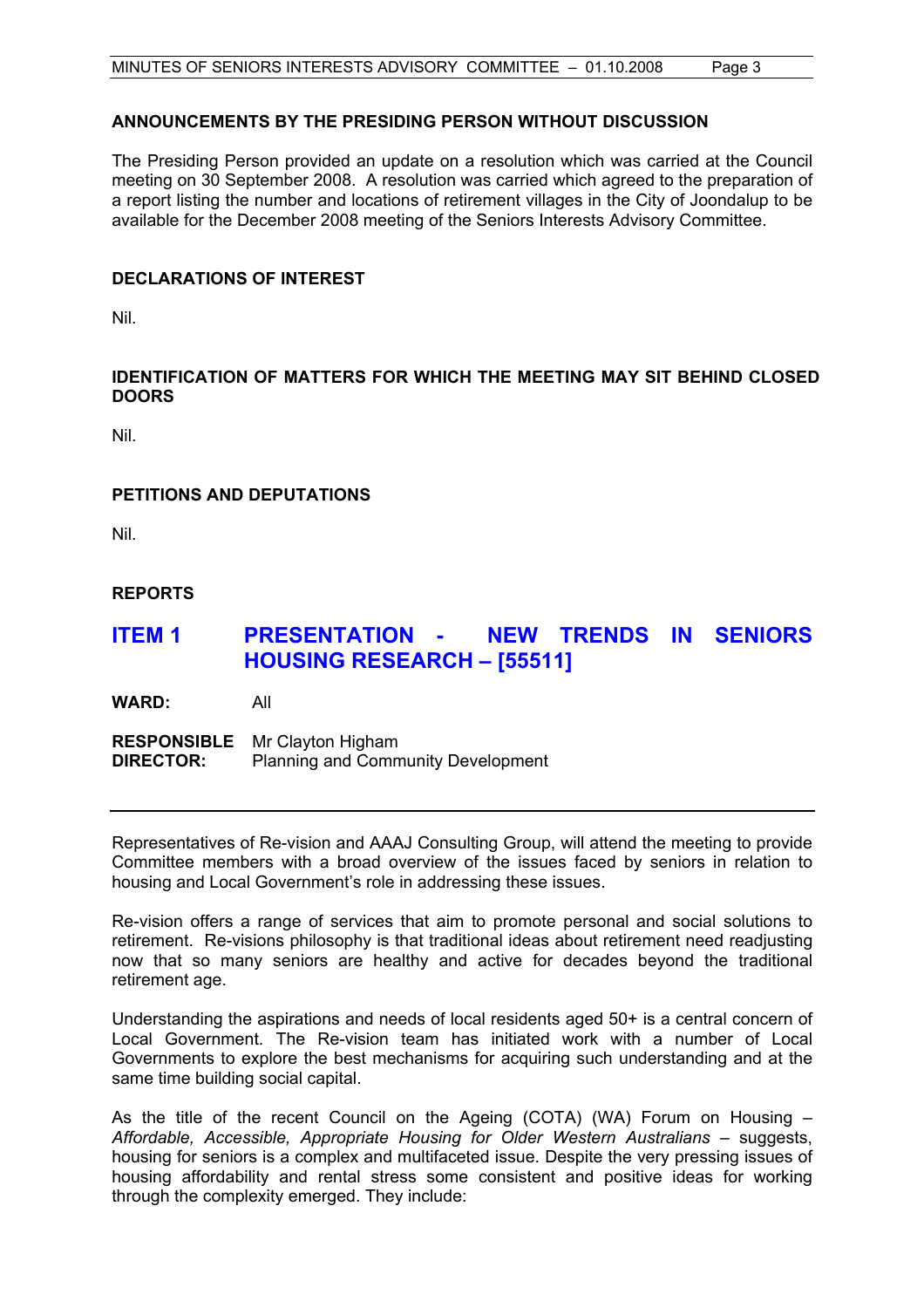- having a well developed and articulated set of principles as the foundation for local strategy and actions, a way of keeping all aspects aligned with the high level planning;
- meeting people's deep wish to 'age in place': what technology and universal design have to offer;
- the character of communities that enhance the vitality of seniors: the place of urban design and zoning and the importance of intergenerational engagement;
- time to collect 'rich and thick' data about the lives lived in each community both to understand existing patterns and to shape future community attitudes;
- opportunities opening up through changes in the policies and perceived roles of the Commonwealth and State Governments.

The presentation will outline these developments and discuss how these ideas and other pressing issues in seniors interests more broadly apply in the Joondalup context. One of key points from the COTA Forum and international research is that issues associated with housing and their solutions are specific and unique to each community in which they arise.

Dr Figgis gave a presentation on the various housing options for the elderly, in particular government housing, private rental, homeowner and retirement villages. A question was raised as to whether retirement villages was the answer, and if so was more research required as to what people hope to get from this type of residence. It was agreed that the issue of accessibility should be considered in the design of houses at the planning stage, enabling elderly people to remain in their houses for longer and this would result in them not being faced with the trauma of having to relocate.

Discussion ensued.

*Mrs J Coleman and Ms J Garret-Reid entered the Room, the time being 0935hrs.* 

#### **MOVED Mr Patrick Wyburn SECONDED Ms Valerie Corey that the Seniors Interests Advisory Committee:**

- **1 NOTES the presentation on New Trends in Seniors Housing Research;**
- **2 REQUESTS that the City investigates the principles of universal building design as part of the District Planning Scheme review.**

#### **The Motion was Put and CARRIED (7/0) CARRIED (7/0)**

**In favour of the motion:** Cr Corr, Mr Wyburn, Mr Cilia La Corte, Ms V Corey, Ms M March, Ms J Coleman & Ms P Geary

The Presiding Person thanked Ms Figgis for her presentation.

*Dr Figgis left the Room, the time being 1036 hrs.* 

*The Community Development Officer left the Room, the time being 1036 hrs and returned at 1037 hrs*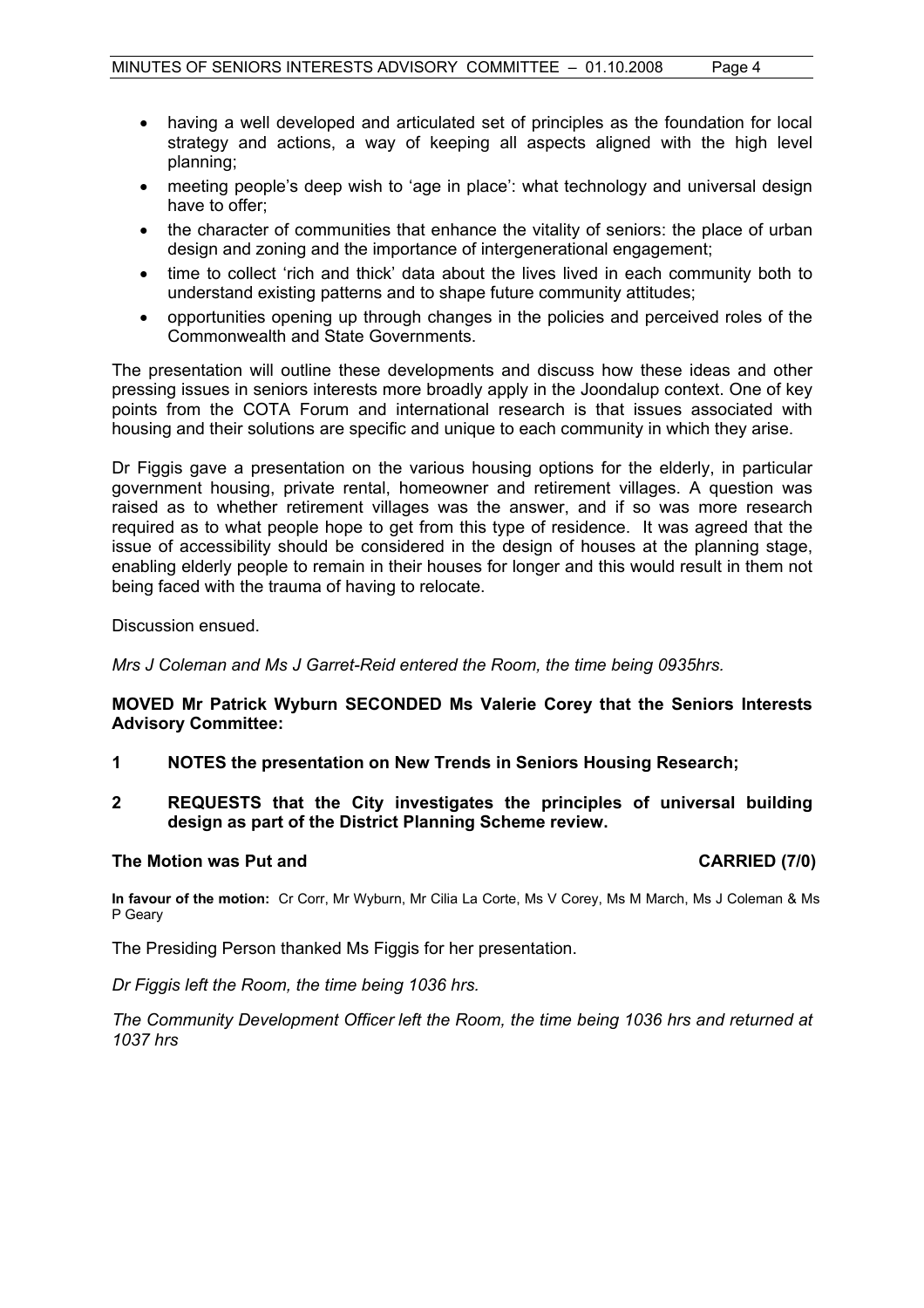# **ITEM 2 PRESENTATION - UNIVERSITY OF THE THIRD AGE – [55511]**

**WARD:** All **RESPONSIBLE** Mr Clayton Higham **DIRECTOR:** Planning and Community Development

The President of the University of the Third Age in Western Australia will provide Committee members with information about the University of the Third Age (U3A).

The U3A provides learning opportunities for people in their retirement years that live within the Perth metropolitan area. The aim is to offer its members opportunities to interact through learning and teaching and foster the intellectual, cultural and creative abilities of its members by giving opportunities to develop new interests and learn new subjects.

In addition to activities held centrally, U3A Inc has nine regional groups. Each has a committee which organises activities and provides members with a local meeting place. U3A Inc is researching the possibility of establishing the tenth regional group within the Joondalup area. There are links to the Seniors Interests Advisory Committee through its knowledge of seniors' interests within the community and the City of Joondalup objective of promoting lifelong learning opportunities.

#### **ATTACHMENTS**

Attachment 1 University of the Third Age Information Sheet

The President of the University of the Third Age in Western Australia gave an overview of the background of University of the Third Age (U3A) and provided a document as to what the organisation offers (Appendix 1 refers). It was relayed to the Committee that a new group had recently commenced in the Joondalup area. It was suggested that the City help to promote this service via the City's new Seniors Directory which is due to be released over the coming months.

Discussion ensued.

The Presiding Person thanked Mr Flanagan for his presentation.

#### **MOVED Mr A Cilia La Corte SECONDED Ms P Geary that the Seniors Interests Advisory Committee NOTES the presentation on University of the Third Age.**

#### **The Motion was Put and CARRIED (7/0) CARRIED (7/0)**

**In favour of the motion:** Cr B Corr, Mr P Wyburn, Mr A Cilia La Corte, Ms V Corey, Ms M March, Ms J Coleman & Ms P Geary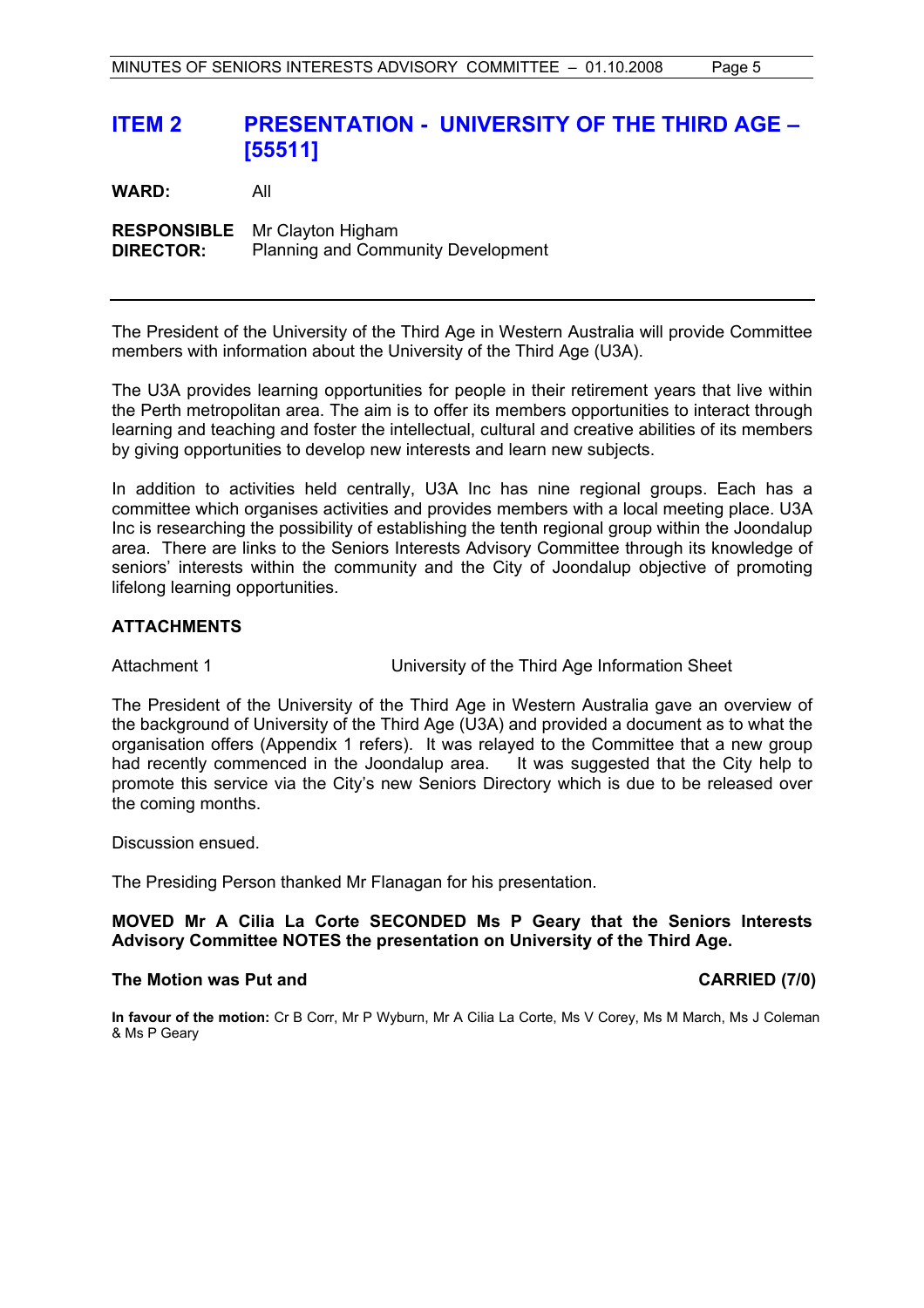# **ITEM 3 SENIORS PLAN REVIEW PROGRESS – [55511]**

**WARD:** All

**RESPONSIBLE** Mr Clayton Higham **DIRECTOR:** Planning and Community Development

#### **PURPOSE**

To provide the Seniors Interests Advisory Committee (SIAC) with information about the progress of the current Seniors Plan Review.

#### **EXECUTIVE SUMMARY**

The Seniors Plan, which was developed to guide the City in its work with seniors, is required to be reviewed every three years. The SIAC is integral to the review process and one of its objectives is to ensure that seniors' concerns are adequately represented in planning and strategic processes being developed by the City. The SIAC participated in discussions in 2007 and identified areas of priority for the City's seniors.

*It is recommended that the Seniors Interests Advisory Committee:*

- *1 NOTES progress with the review of the current Seniors Plan;*
- *2 CONTINUES to contribute to the review of the Seniors Plan 2004 2008.*

#### **BACKGROUND**

The City of Joondalup Seniors Plan Review is currently underway and key findings are forming through consultation trends which will be important in the development of the new Seniors Plan.

The *Age-Friendly Communities: A Western Australian Approach* framework has been used as a research tool for industry and community consultation which will form the basis for the new Seniors Plan 2009-2011. This framework, developed by the Department of Communities, is based on the process and key findings of the City of Melville Age–Friendly Melville Strategy: Directions for seniors and the World Health Organisation's Global Age-Friendly Cities initiative.

#### **DETAILS**

Research has been undertaken in the following areas: Outdoor Spaces and Buildings, Transportation, Housing, Respect and Inclusion, Social Participation, Communication and Information, Civic Participation and Employment and Community Support and Health Services.

Relevant City of Joondalup staff members, private organisations, not for profit and government agencies have been consulted in the development of the Plan including: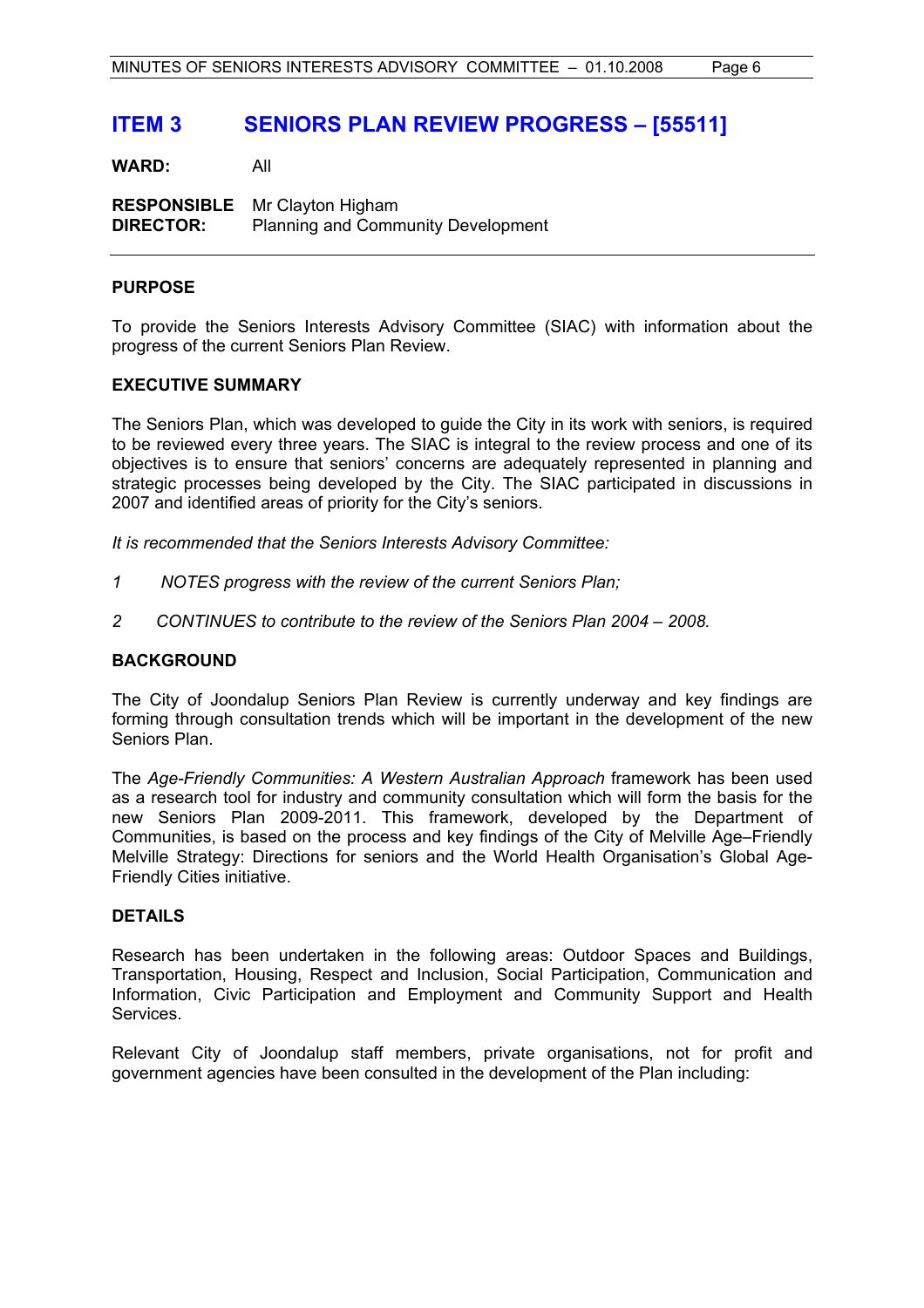The findings from the consultation process will be collated into a draft Plan which will be available for public comment. Public comment will be actively sought and considered in the final draft process. The final draft Seniors Plan 2009 - 2011 will be submitted to Council for approval by December 2008.

Key themes from the Seniors Review focus groups include:

#### **Transport**

A main concern for seniors is transport, especially for one-off medical appointments. Taxis are considered expensive and often unreliable. The main barrier for seniors to participate in community events is the lack of transport. To ensure their participation, accessible transport must be available.

For those with their own vehicle, parking is the main problem. More accessible bays are requested. Several participants believe the introduction of paid parking in the City will decrease the number of senior visitors.

#### **Intergenerational Community Participation**

Intergenerational activities have been suggested as a way to help break down barriers between age groups. Many seniors feel they are "separated as a different species" in community events, with the generational gap growing larger.

#### **Social Isolation**

Social isolation has been highlighted as a major concern keeping many seniors from participating in their community. Findings indicate that more emphasis needs to be put on the benefits of remaining involved in the community in terms of health, well-being and the prevention of depression.

### **Public Spaces and Facilities**

Participants suggested that green spaces and public facilities available in the City are under utilised. They are considered to be inviting and attractive, but more planning is required to ensure spaces and facilities are utilised to capacity. Lack of or insufficient seating has been identified by participants.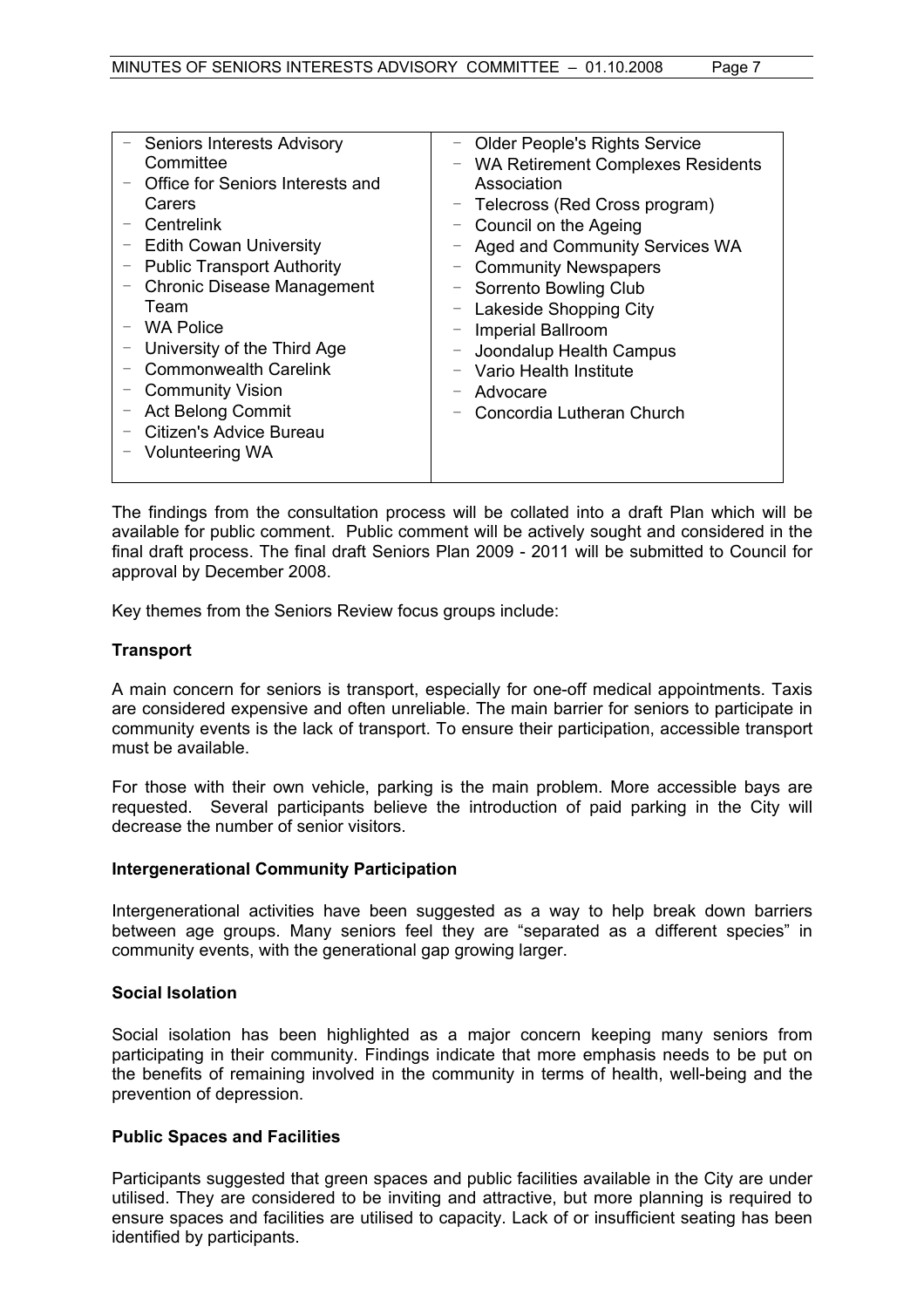Ideas giving different uses to the parks and public facilities included:

- the installation of outdoor gyms with accompanying programs to encourage usage;
- increased seating in public spaces, which is important to seniors for resting;
- increased numbers of barbeques and communal areas;
- provide appropriate access public facilities (i.e. provision of ramps).

#### **Link to Strategic Plan:**

The provision of services, events and activities for seniors by the City is linked to the Strategic Plan through the outcomes, objectives and strategies under the Strategic Plan Key Focus Area- Community Wellbeing; The City of Joondalup is committed to enhancing the wellbeing of all people in the community – socially, emotionally, culturally and physically.

#### **Legislation – Statutory Provisions:**

Not Applicable.

#### **Risk Management considerations:**

The City has an ageing population and by implementing the tasks of the Seniors Plan, it is implementing measures that will benefit residents now and in the future, as well as assisting in preventing relevant issues from escalating.

#### **Financial/Budget Implications:**

Budget Amount: \$ 2000

Associated costs of the review will include advertising and printing of posters and pamphlets to promote the review to community members. Funds have been allocated in the 2008/09 budget to assist with the implementation of the Seniors Plan.

Any future initiatives that may be undertaken by the City as a result of their inclusion in the Seniors Plan would need to seek funding approval through normal Council budget allocation processes.

#### **Policy implications:**

The existing policies that are deemed to have the most impact on seniors are:

- access and inclusion (access to community facilities and public space: overcoming barriers that could prevent participation in community activities);
- rates (reduced rates for seniors);
- fees and charges (reduced fees for seniors for some services):
- use of community facilities (accommodation provided free of charge to seniors groups under the "subsidised use" policy).

#### **Regional Significance:**

Not Applicable.

#### **Sustainability implications:**

Not Applicable.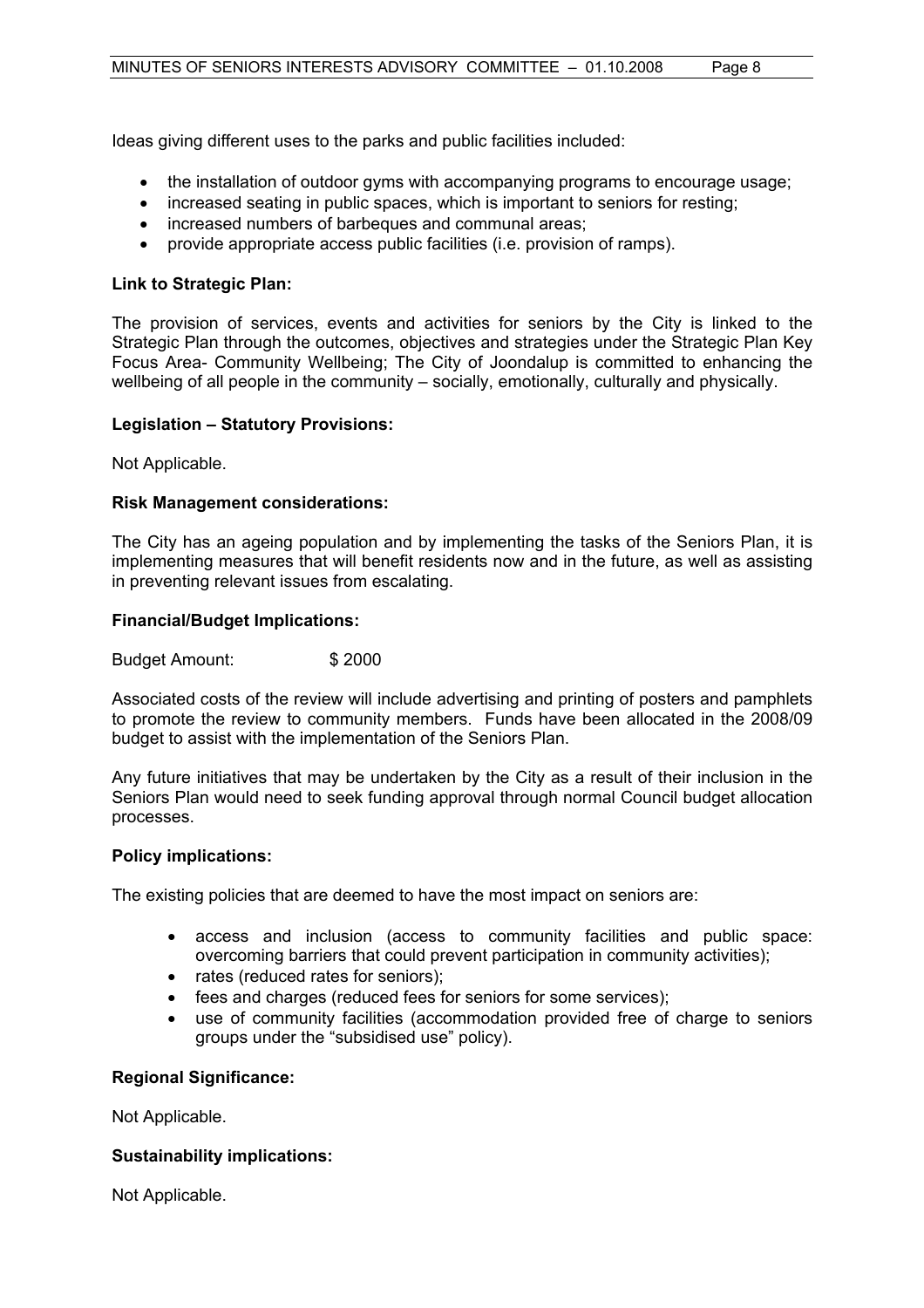#### **Consultation:**

A consultation plan has been developed to ensure that the Plan captures current issues, trends and concerns.

#### **COMMENT**

The community-wide consultation process designed to review the Seniors Plan 2004 –2008 has been well received from all stakeholders. A reviewed plan, delivered after wide consultation, will provide the City with a working document, aligned with other components of the Community Development Strategy.

#### **ATTACHMENTS**

Attachment 1 Seniors Plan 2004 - 2008

#### **VOTING REQUIREMENTS**

Simple Majority.

*The Community Development Officer provided an overview of the Report.* 

Discussion ensued.

**MOVED Ms Joy Coleman SECONDED Ms Margaret March that the Seniors Interests Advisory Committee:** 

- **1 NOTES progress with the review of the current Seniors Plan;**
- **2 CONTINUES to contribute to the review of the Seniors Plan 2004 2008.**

#### The Motion was Put and **CARRIED** (7/0)

**In favour of the motion:** Cr Corr, Mr Wyburn, Mr Cilia La Corte, Ms V Corey, Ms M March, Ms J Coleman & Ms P Geary

# **ITEM 4 ART OF AGEING EVENTS UPDATE – [55511]**

**WARD:** All

**RESPONSIBLE** Mr Clayton Higham **DIRECTOR:** Planning and Community Development

#### **PURPOSE**

To provide the Seniors Interests Advisory Committee (SIAC) with an update on the City of Joondalup Art of Ageing seniors events.

#### **EXECUTIVE SUMMARY**

The Art of Ageing events reflect the objectives of the Seniors Plan 2004 –2008 to hold an annual seniors event for residents of the City. The events continue to promote the principles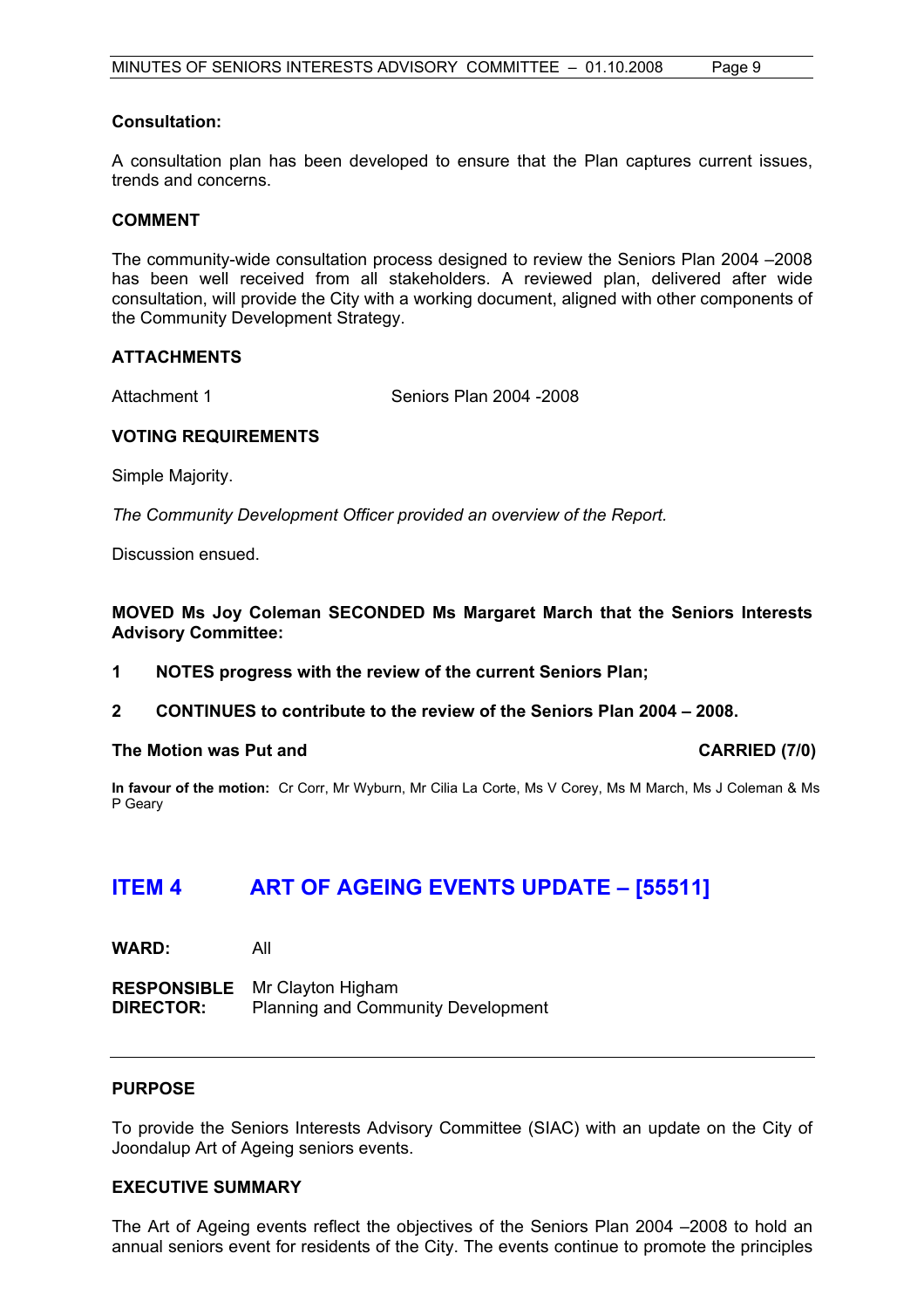of holistic positive active ageing, with a theme, activities and a name complementing this concept.

Interested members of the SIAC Committee are involved in the organising team on a voluntary basis.

The Art of Ageing in 2008 comprises of two half day senior events held four times a year in May, August, October and December:

- Tuesday 13 & Thursday 15 May
- Tuesday 12 & Friday 15 August
- Monday 13 & Wednesday 15 October
- Thursday 4 & Friday 5 December.

#### **BACKGROUND**

The August Art of Ageing events proved to be as popular as the May events with over 200 participants.

The first event which was held on 12 August 2008 was hosted by the Woodvale Senior High School with the students assisting in setting up the event, ushering participants to the auditorium and preparing and serving morning tea. The event commenced with a uniquely African cultural experience. *Azazu,* a drumming, singing and dancing group of newly arrived African students from Koondoola Primary School delighted the seniors. The children later ioined in collaboration from African Drumming Workshop facilitator Russell Burrows from *African Rhythms.* Students from the Woodvale Senior High school Specialist Music Program impressed the audience with their unique and talented performances. The event concluded with a free sausage sizzle. A mini expo featured intergenerational programs and other relevant information from several service providers:

- City of Joondalup Community Information
- School Volunteer Program
- Tales of Times Past
- Older Peoples Rights Service
- Commonwealth Carelink Centre
- Independent Living Centre
- CLAN (Care Leavers Of Australia Network)

The second event on 15 August 2008 was held at the City's Reception Centre. The event commenced with a special performance by the popular singing performer James Dee, winner of the Al Martino Award, followed by morning tea and a screening of classic feature film Roman Holiday starring Gregory Peck and Audrey Hepburn. The event included a mini expo with giveaways from WA recreation and holiday providers and other services providers including:

- City of Joondalup Community Information
- Platinum 50 Plus
- Department of Environment and Conservation
	- Nearest to Nature
		- Health Parks Healthy People
- Botanic Golf
- The Maze
- Joondalup Resort
- Tourist Bureau
- Have a Go news
- Seniors Recreation Council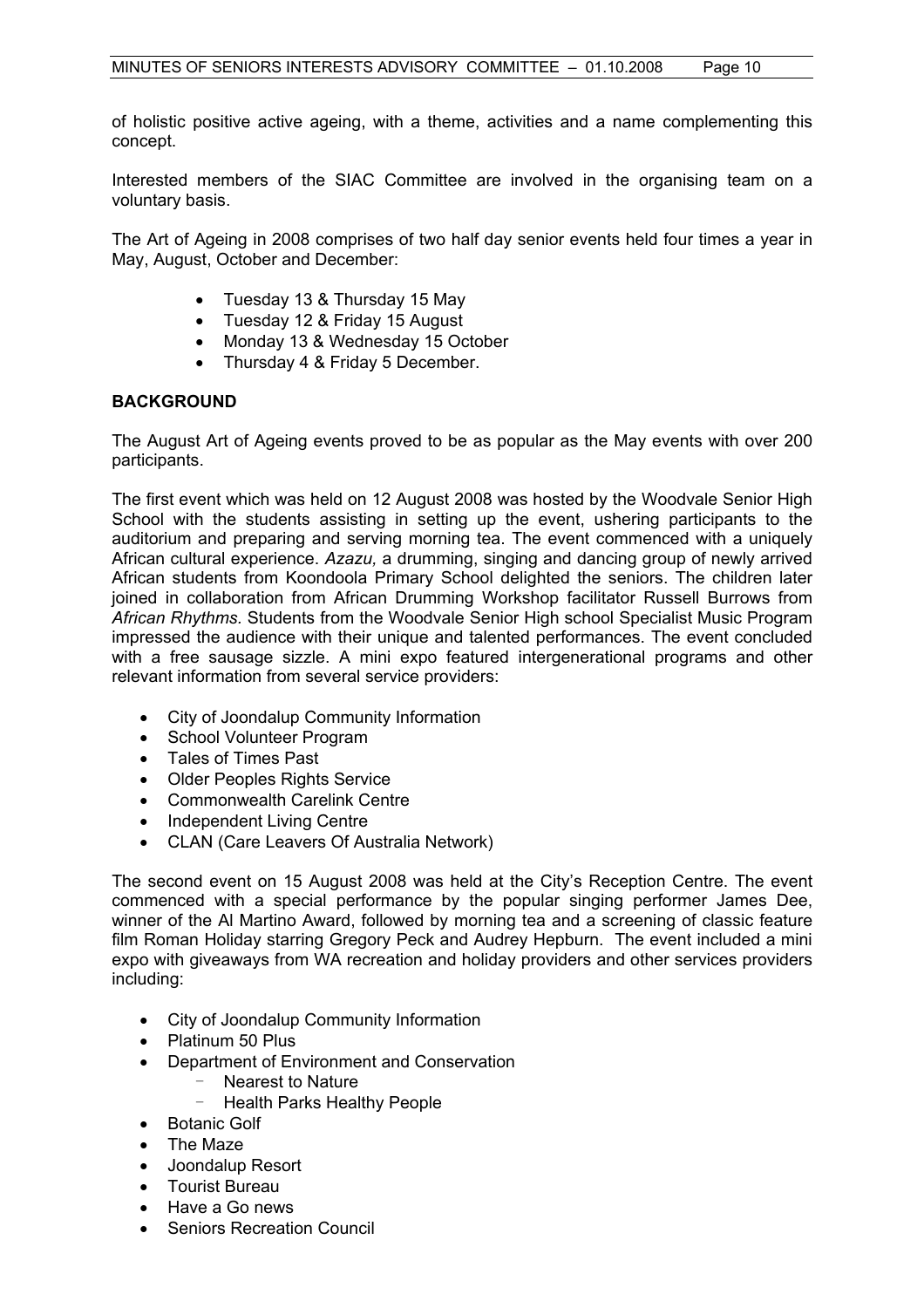- Experience Perth
- Commonwealth Respite and Carelink Centre
- CLAN (Care Leavers Of Australia Network)
- Joondalup Volunteer Resource Centre
- Tales of Times Past
- Older Peoples Rights Service
- Seniors Card
- Australian Tourist Times Newspaper

#### **DETAILS**

Promotion is currently underway for the October Art of Ageing events.

#### **Monday 13 October 9:30am – 12:30pm**

October Art of Ageing events will be held at the Kingsley Park Clubrooms. The event will include an informative session on the topic of arthritis, and a performance by production group Agelink Theatre. *As Ships Pass By* celebrates life along the waters edge in Perth during the first 50 years of the last century. The event will feature a mini health expo in the foyer.

#### **Wednesday 15 October 9:30am – 12:30pm**

The event will include a session outlining City of Joondalup services for seniors and a variety show by local comedic theatre group Bullseye Productions.

A morning tea will be provided on both dates.

Planning is in progress for December Art of Ageing Events.

#### **Issues and options considered:**

Not Applicable.

#### **Link to Strategic Plan:**

The provision of services, events and activities for seniors by the City is linked to the Strategic Plan through the outcomes, objectives and strategies under the Strategic Plan Key Focus Area- Community Wellbeing; The City of Joondalup is committed to enhancing the wellbeing of all people in the community – socially, emotionally, culturally and physically.

#### **Legislation – Statutory Provisions:**

Not Applicable.

#### **Risk Management considerations:**

Not Applicable.

#### **Financial/Budget Implications:**

| Account No:           | 434-A4314-3364-4310             |
|-----------------------|---------------------------------|
| <b>Budget Item</b>    | <b>Production Costs,</b>        |
|                       | <b>Printing and Advertising</b> |
| <b>Budget Amount:</b> | \$15,385                        |
| <b>YTD Amount:</b>    | \$6,988                         |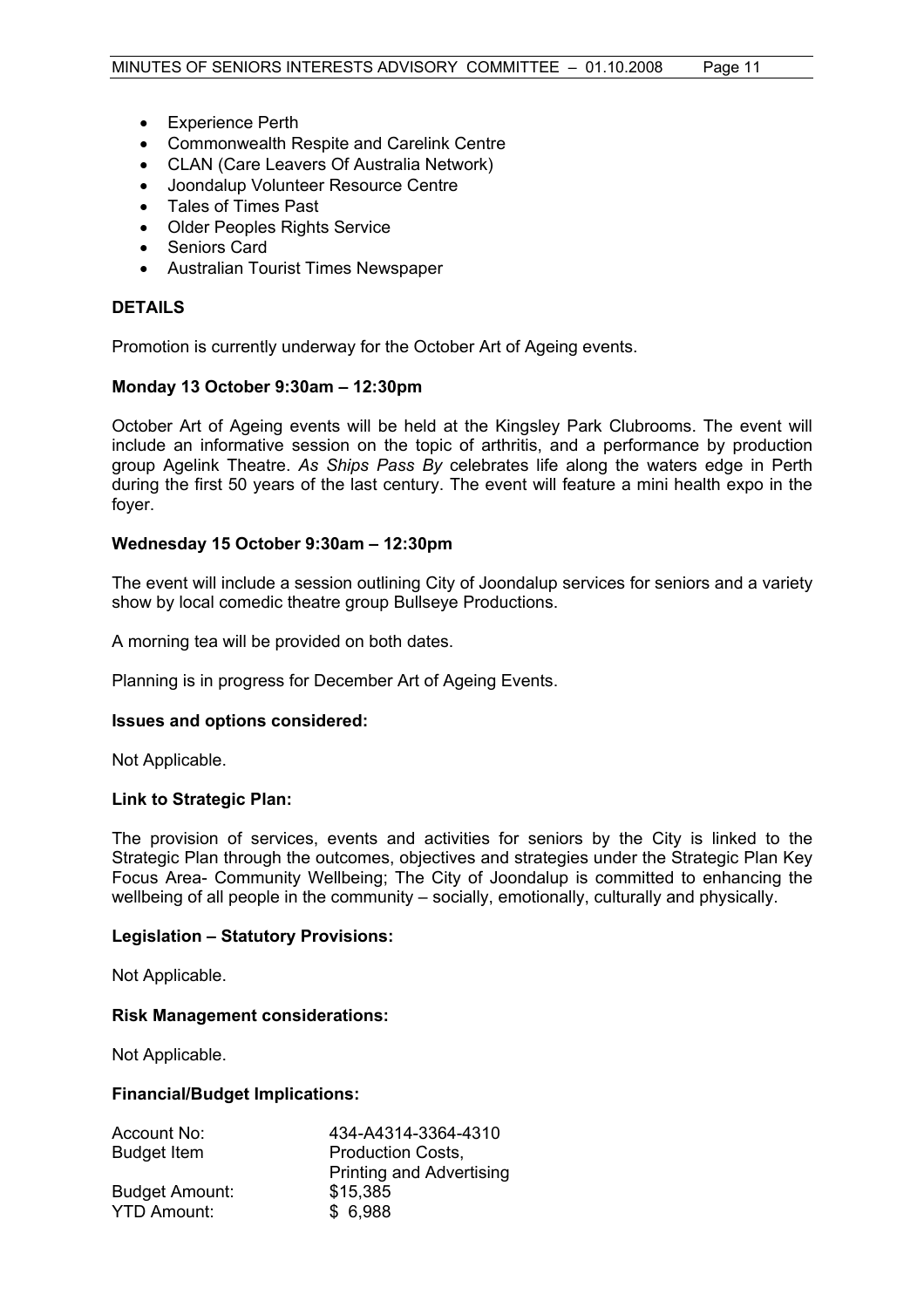#### **Policy implications:**

Not Applicable.

#### **Regional Significance:**

Not Applicable.

#### **Sustainability implications:**

Not Applicable.

#### **Consultation:**

Not Applicable.

#### **COMMENT**

The new two half day format has proved to be a good format for seniors and has been well received by the community.

#### **ATTACHMENTS**

Nil.

#### **VOTING REQUIREMENTS**

Simple Majority

#### *The Community Development Officer provided an overview of the Report.*

Discussion ensued. Concern was raised with regard to the number of residents who will be unable to attend the Art of Ageing Free Events being held in October 2008 (Appendix 2 refers) as bookings were already full and it was indicated that consideration will be given to holding any future events at a larger venue to accommodate more residents.

#### **MOVED Mr Patrick Wyburn SECONDED Ms Valerie Corey that the Seniors Interests Advisory Committee NOTES the information provided in the Report.**

#### **The Motion was Put and CARRIED (7/0) CARRIED (7/0)**

**In favour of the motion:** Cr B Corr, Mr P Wyburn, Mr A Cilia La Corte, Ms V Corey, Ms M March, Ms J Coleman & Ms P Geary

### **MOTIONS OF WHICH PREVIOUS NOTICE HAS BEEN GIVEN**

Nil.

### **REQUESTS FOR REPORTS FOR FUTURE CONSIDERATION**

Nil.